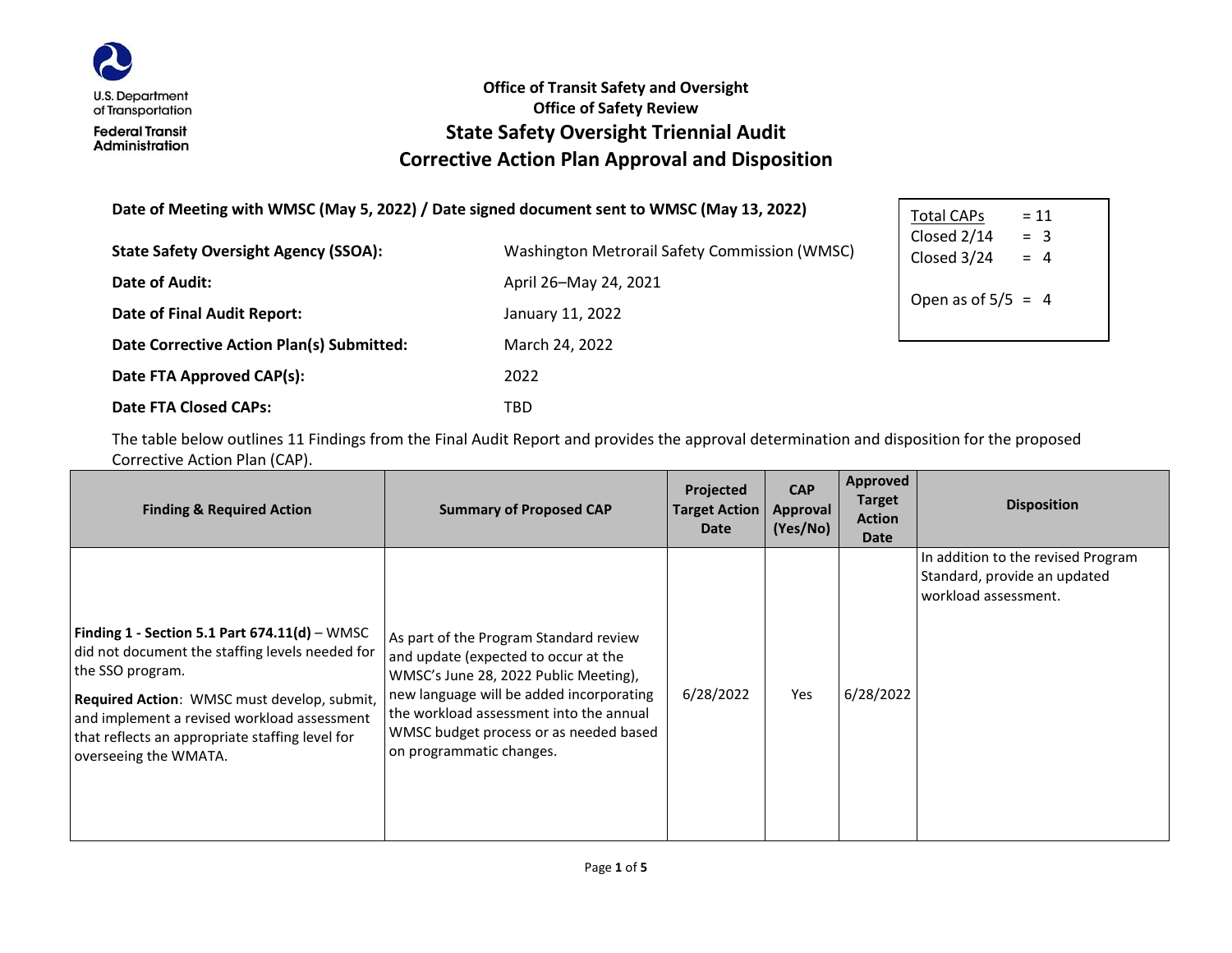

# **Office of Transit Safety and Oversight Office of Safety Review State Safety Oversight Triennial Audit Corrective Action Plan Approval and Disposition**

| Finding 2- Section 6.1. Part 674.25(b) - WMSC<br>did not have a documented process for review<br>and approval of WMATA's PTASP.<br>Required Action: WMSC must develop, submit,<br>and implement a documented process for<br>reviewing and approving WMATA's PTASP.                                                                                                                                | As part of the Program Standard review<br>and update (expected to occur at the<br>WMSC's June 28, 2022 Public Meeting),<br>the PTASP review and update section will<br>be revised to clearly document the process<br>for reviewing and approving WMATA's<br>PTASP. This revision will also clearly<br>require that both the WMSC and WMATA<br>will use the FTA's SSOA PTASP Checklist<br>during these annual reviews. | 6/28/2022 | Yes | 6/28/2022 | In addition to the revised Program<br>Standard, (Confirmed - FTA has<br>approved WMATA PTASP, WMSC to<br>email PTASP checklist). FTA has<br>PTASP approval documents. |
|---------------------------------------------------------------------------------------------------------------------------------------------------------------------------------------------------------------------------------------------------------------------------------------------------------------------------------------------------------------------------------------------------|-----------------------------------------------------------------------------------------------------------------------------------------------------------------------------------------------------------------------------------------------------------------------------------------------------------------------------------------------------------------------------------------------------------------------|-----------|-----|-----------|-----------------------------------------------------------------------------------------------------------------------------------------------------------------------|
| Finding 3 - Section 7.1 Part 674.27(a)(4) -<br>WMSC did not ensure that all elements of the<br>PTASP were internally reviewed and that CAPs<br>resulting from internal safety review findings<br>were approved.<br>Required Action: WMSC must ensure that<br>WMATA conducts internal reviews for all PTASP<br>elements and that resulting CAPs are submitted,<br>reviewed, approved, and tracked. | WMSC will submit WMATA's Internal<br>Review schedule to FTA which will verify all<br>PTASP elements will be reviewed in a<br>three-year cycle.                                                                                                                                                                                                                                                                        | 3/24/2022 | Yes | Closed    | <b>This Finding is Closed</b>                                                                                                                                         |
| Finding 4 - Section 8.1 Part $674.33(a)$ - WMSC<br>did not ensure that WMATA notified WMSC and<br>FTA of all reportable accidents within the FTA<br>two-hour notification requirement.<br>Required Action: WMSC must update, submit,<br>and implement a process that ensures WMATA<br>notifies FTA and WMSC of all reportable<br>accidents within two hours.                                      | WMSC must update, submit, and<br>implement a process that ensures WMATA<br>notifies FTA and WMSC of all reportable<br>accidents within two hours.                                                                                                                                                                                                                                                                     | 2/14/2022 | Yes | Closed    | <b>This Finding is Closed.</b>                                                                                                                                        |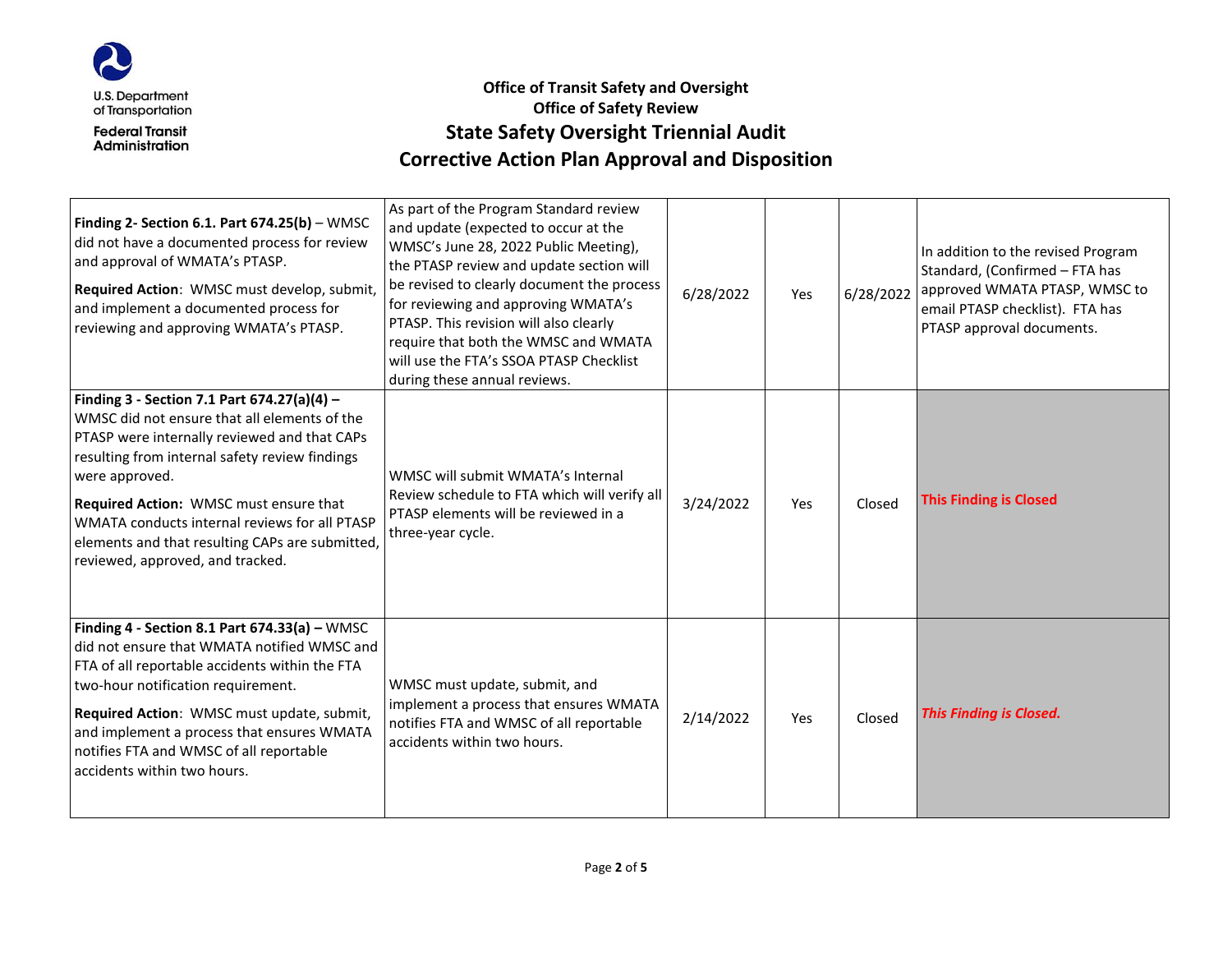

# **Office of Transit Safety and Oversight Office of Safety Review State Safety Oversight Triennial Audit Corrective Action Plan Approval and Disposition**

| Finding 5 - Section 8.2 Part $674.35(a) - WMSC$<br>did not ensure investigations were conducted<br>for all accidents<br>Required Action: WMSC must submit and<br>implement a process that ensures all accidents<br>are investigated as required. | WMSC must submit and implement a<br>process that ensures all accidents are<br>investigated as required.<br>WMSC provided copy for three adopted<br>reports listed in Table 8.2 of Final Audit<br>report. | 3/24/2022 | Yes | Closed | <b>This Finding is Closed.</b> |
|--------------------------------------------------------------------------------------------------------------------------------------------------------------------------------------------------------------------------------------------------|----------------------------------------------------------------------------------------------------------------------------------------------------------------------------------------------------------|-----------|-----|--------|--------------------------------|
| Finding $6$ - Section 8.3 674.35(b) - WMSC did<br>not formally adopt all investigation reports.<br>Required Action: WMSC must submit and<br>implement a process that ensures accident<br>reports are formally adopted.                           | WMSC must submit and implement a<br>process that ensures accident reports are<br>formally adopted.                                                                                                       | 3/24/2022 | Yes | Closed | <b>This Finding is Closed.</b> |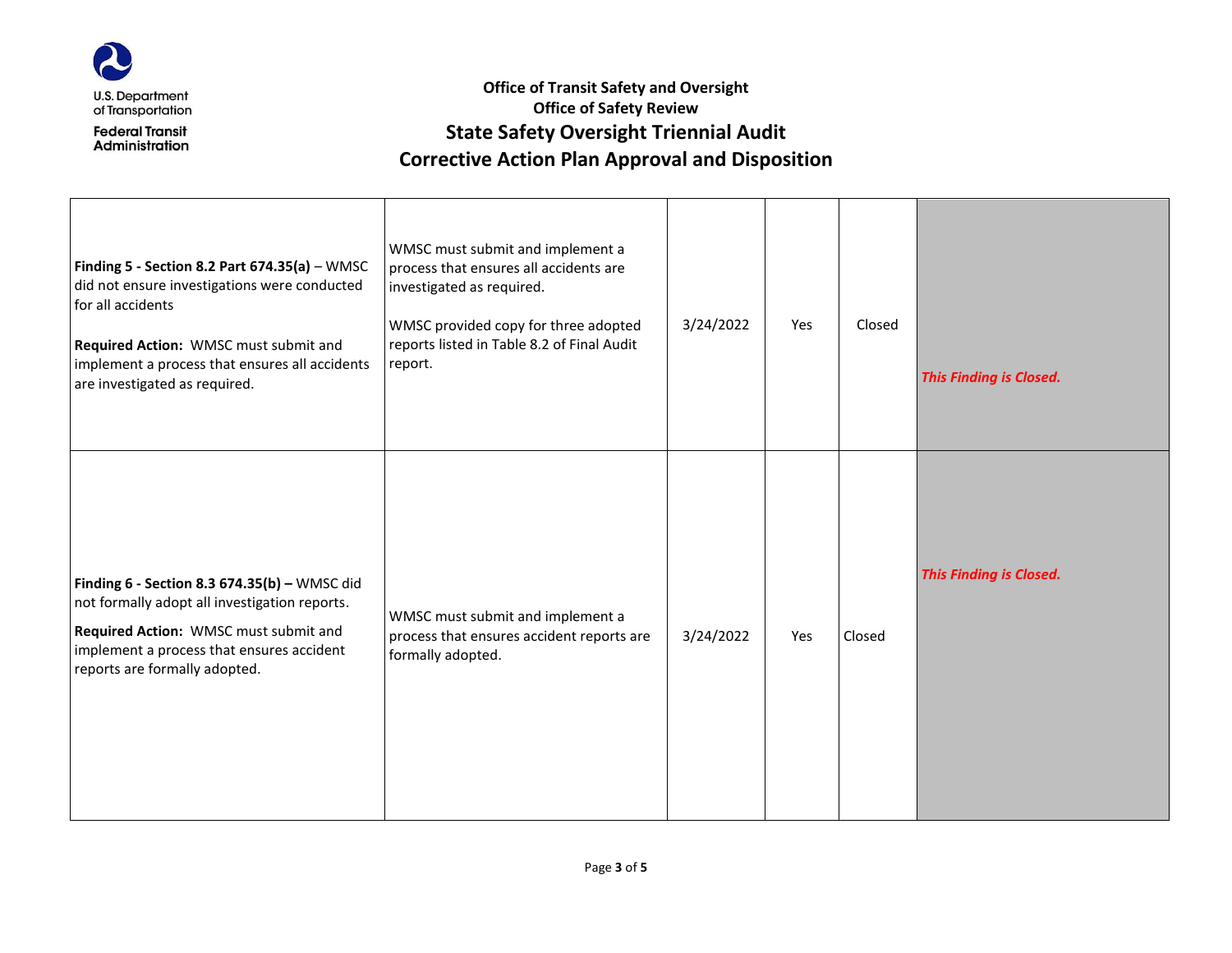

# **Office of Transit Safety and Oversight Office of Safety Review State Safety Oversight Triennial Audit Corrective Action Plan Approval and Disposition**

| Finding 7 - Section 9.1 Part 674.27(a)(5) -<br>WMSC did not have a process and criteria for<br>conducting a complete audit of WMATA's<br>compliance with its PTASP, particularly for<br>auditing random drug and alcohol testing.<br>Required Action: WMSC must develop and<br>implement a process and criteria for conducting<br>a complete audit of WMATA's compliance with<br>its PTASP at least once every three years. | As part of the Program Standard review<br>and update (expected to occur at the<br>WMSC's June 28, 2022 Public Meeting),<br>the PTASP elements will be listed in the<br>revised Program Standard. | 6/28/2022 | Yes | 6/28/2022 | Corrective Action Plan approved. |
|-----------------------------------------------------------------------------------------------------------------------------------------------------------------------------------------------------------------------------------------------------------------------------------------------------------------------------------------------------------------------------------------------------------------------------|--------------------------------------------------------------------------------------------------------------------------------------------------------------------------------------------------|-----------|-----|-----------|----------------------------------|
| Finding 8 - Section 9.2 Part 674.31 - WMSC did<br>not conduct a complete triennial audit of<br><b>WMATA's PTASP.</b><br>Required Action: WMSC must ensure that the<br>triennial audit reviews all PTASP elements.                                                                                                                                                                                                           | WMSC to provide triennial audit schedule<br>(2019-2022) showing PTASP elements<br>covered by each WMSC audit.                                                                                    | 3/24/2022 | Yes | Closed    | <b>This Finding is Closed.</b>   |
| Finding 9 - Section 10.1 Part 674.27(a)(8) -<br>WMSC did not ensure that WMATA developed<br>CAPs, as required in the WMSC Program<br>Standard, for hazardous conditions,<br>investigation reports, and internal reviews.<br>Required Action: WMSC must ensure that<br>WMATA identifies and implements CAPs<br>resulting from hazards, and that all required<br>CAPs are submitted, reviewed, approved, and<br>tracked.      | WMSC must ensure that WMATA identifies<br>and implements CAPs resulting from<br>hazards, and that all required CAPs are<br>submitted, reviewed, approved, and<br>tracked.                        | 2/14/2022 | Yes | Closed    | <b>This Finding is Closed.</b>   |
| Finding 10 - Section 10.2 Part 674.37(a) -<br>WMSC did not ensure that WMATA's CAPs<br>included an accurate schedule and responsible<br>individual.<br>Required Action: WMSC must ensure that their<br>CAP tracking logs are updated and contain all<br>required information, including current                                                                                                                             | WMSC must ensure that their CAP tracking<br>logs are updated and contain all required<br>information, including current schedules<br>and responsible individuals.                                | 2/14/2022 | Yes | Closed    | <b>This Finding is Closed.</b>   |